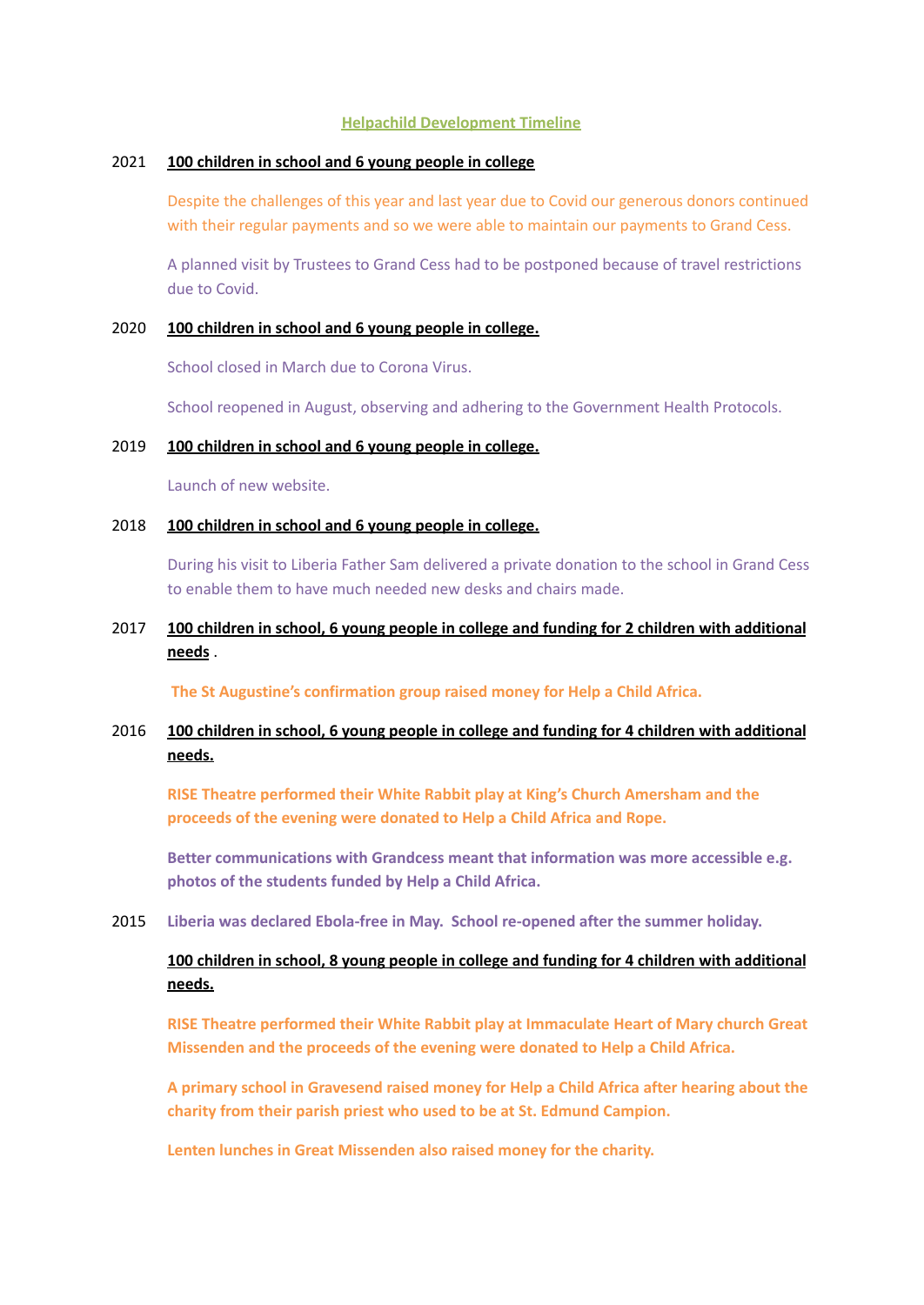**The St Augustine's confirmation group raised money for Help a Child Africa.**

# 2014 **100 children in school, 8 young people in college and funding for 4 children with additional needs.**

**School closed in October because of Ebola, Help a Child Africa took the decision to continue paying the teachers a retainer.**

- 2013 **100 children in school, 8 young people in college and funding for 4 children with additional needs.**
- 2012 **110 children in school, 8 young people in college and funding for 4 children with additional needs.**

**St. Edmund Campion church closed and the "Final Big Bash BBQ" raised funds for Help a Child.**

# 2011 **125 children in school, 6 young people in college and funding for 4 children with additional needs** .

**An African Evening was held at St. Edmund Campion church, Hazlemere to update supporters on the work of the charity with a demonstration by acrobats and lovely African food!**

**Visit to England by the then in-country representative Father Sarius. He was interviewed about the school and life in Liberia and the interview was posted by way of a question a day on the Help a Child Facebook page.**

**We had our first, now annual, mulled wine and mince pie stall at the Blessed John Henry Newman parish and St. Augustine's Christmas Bazaar - raising awareness with a bit of fundraising.**

**Self-funded, fact-finding visit by trustees lap top computers taken out in response to a request as IT skills are very necessary to obtain employment.**

**We signed-up to receive money for recycling old mobile phones and ink cartridges.**

# 2010 **140 children in school, 6 young people in college and the introduction of funding for 4 children with additional needs in Monrovia.**

**An African Evening was held at St. Edmund Campion church, Hazlemere to update supporters on the work of the charity and with a demonstration by Rwandan dancers and lovely African food!**

**2 supporters undertook to walk the Thames Path in aid of Help a Child Africa and 2 other supporters undertook a half marathon dressed as the Super Mario Brothers! in aid of Help a Child Africa.**

**Help a Child Africa Facebook page launched.**